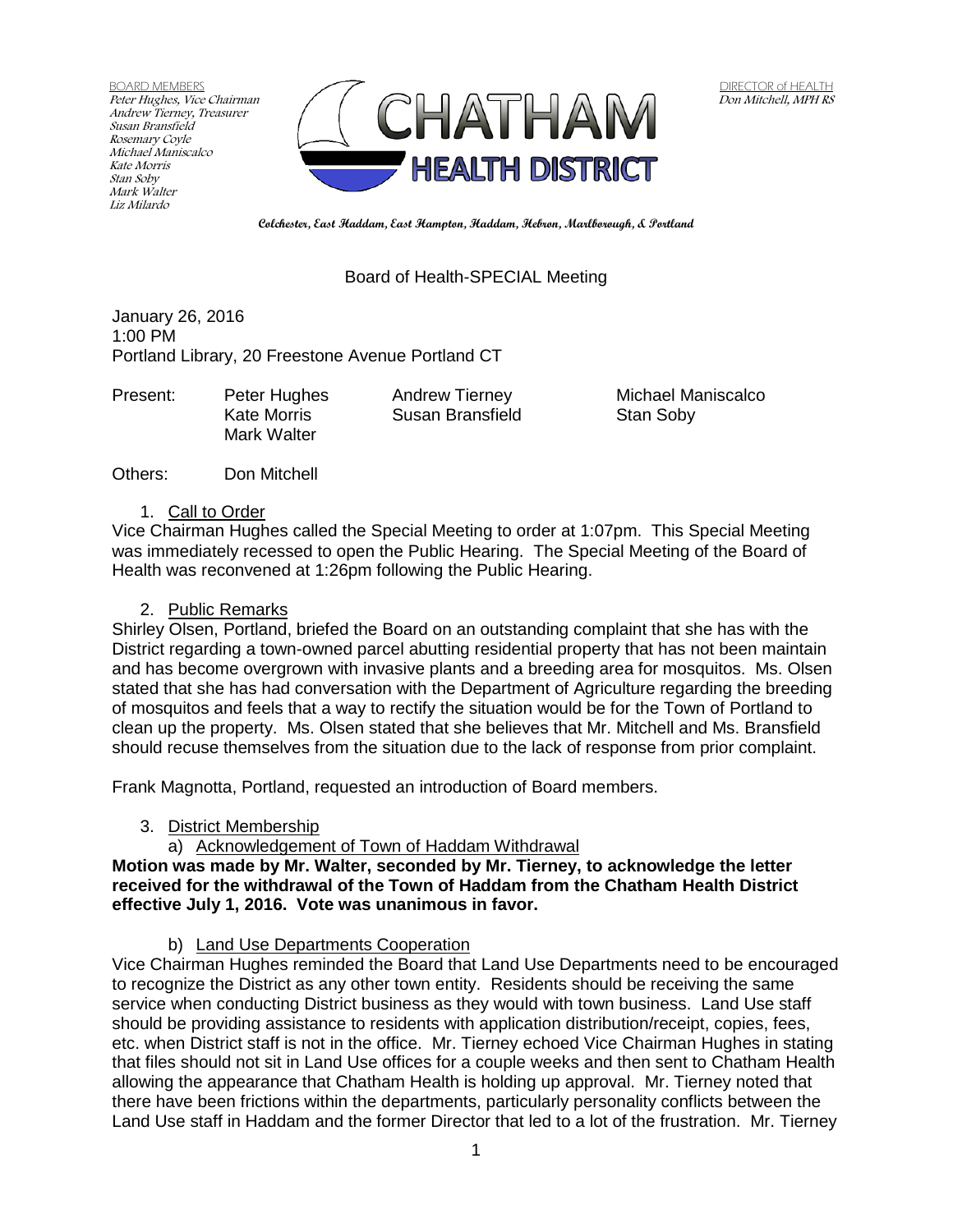stated that moving forward and to help with customer relations the departments have to work together.

Mr. Mitchell stated that he has met with both the new Building Official and Planner for the Town of East Hampton. Both are very open to working with the District and are interested in outlining procedures for the office staff to better assist residents with making application.

Vice Chairman Hughes stated that Mr. Mitchell had also been going out the Town Board of Selectman and Town Council meetings.

# 4. Director of Health Position

# a) Draft Contract

Vice Chairman Hughes stated that the contract was drafted by the District labor attorney and has been reviewed by DPH (with minor comment). Chairman Hughes stated DPH will be requiring this type of contract for all health districts by July 1, or per capita funding will be withheld. Brief discussion was held regarding the inclusion of wordage for benefits. Consensus of the Board was to send the contract to the Personnel, Policy and Budget committee for final review and drafting and to table the item to the February meeting.

# b) Advertisement for New Director

**Following a brief discussion regarding whether or not to go out to advertising the position, motion was made by Mr. Walter, seconded by Mr. Soby, to advertise the new director position in early March. Vote was unanimous in favor.** Members of the Board acknowledge the good job that Mr. Mitchell is doing during this transition. However, felt that keeping with the goal of transparency, agreed that the positon should be advertised. The Personnel, Policy and Budget Committee will meet to finalize a draft advertisement to present to the Board for the February meeting. Vice Chairman Hughes stated that DPH has been told that a permanent director would be named no later than May 1, 2016.

# c) Interim Appointment Extension

**Motion was made by Ms. Bransfield, seconded by Mr. Maniscaclo, to extend Mr. Mitchell's interim appointment (initial appointment due to expire February 16, 2016) for an additional 60 period. Vote was unanimous in favor.** Ms. Bransfield thanked Mr. Mitchell and commented on his attentiveness to the Town of Portland's needs, attending a Board of Selectman meeting to answer question and address issues they had.

# d) Vacation & Sick Time Payout

Vice Chairman Hughes stated that he did approve the payout of the prior Director. The Personnel Committee will review the policy regarding vacation and sick payout.

# 5. 2016 -2017 Budget Adoption

Discussion was held regarding delaying action on the budget due to the proposed budget not being on the website for public review. The By-Laws state that a public hearing must be held prior to February 1<sup>st</sup> with notification of per capita amounts to the member towns prior to March  $1^{\text{st}}$ .

**Motion was made by Mr. Tierney, seconded by Mr. Soby, to continue the Public Hearing to the February 23, 2016 Board of Health meeting located at the Portland Library at 1pm. Vote was unanimous in favor.** 

**Motion was made by Mr. Walter, seconded by Mr. Tierney, to forward to member towns the tentative per capita numbers as presented in the proposed budget. Vote was unanimous in favor.**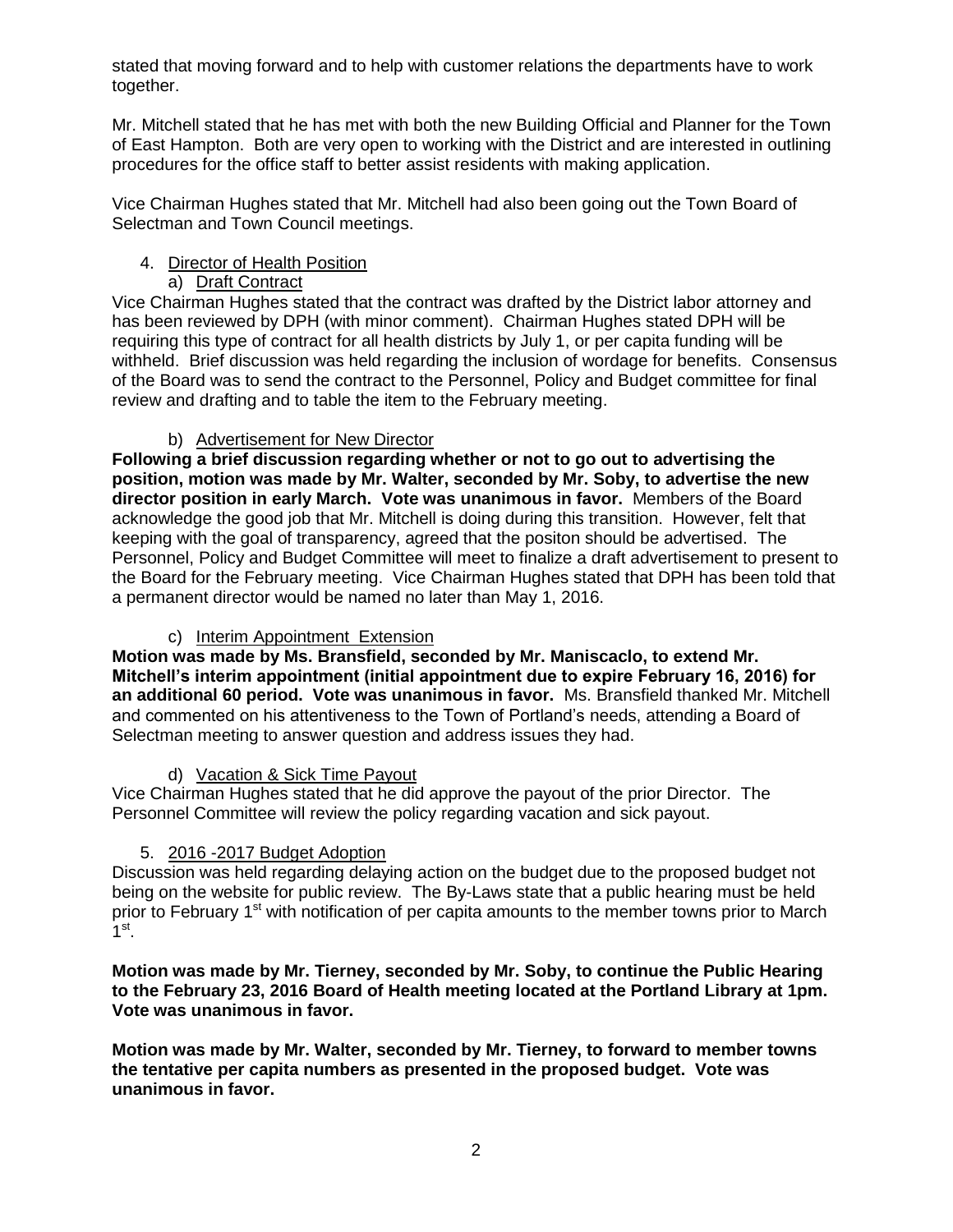## 6. 2015 – 2016 Budget Update

Vice Chairman Hughes stated that the current budget is in good shape, suggesting that we may need to look at transferring from reserve for payout which was not done at this time. Vice Chairman Hughes stated that he will be formally requesting 25% more of the per capita grant. Food license applications have gone out and are coming in at this time.

## 7. Director of Health Report

Mr. Mitchell requested a template from Local Health Administration for a description for a Director of Health. Mr. Mitchell will be putting together a description based on three recent job applications that he received from Local Health.

Mr. Mitchell recommended the By-Laws be reviewed and revised to include missing information (Vision statement) and delete references to potions that have been eliminated. Mr. Mitchell also recommended stating clearly that the Director of Health is not a member of the Board and also to clarify terms relating to finances. Vice Chairman Hughes suggested Mr. Mitchell forward changed to the Policy Committee to review.

Mr. Mitchell distributed a new organizational chart, with the elimination of the Assistant Director of Health position.

Mr. Mitchell stated that over the last month he has had opportunity to meet with Dr. Kenta-Bibi, several Planning, Zoning and Building Department staff, and Town Councils/Boards of Selectman. Mr. Mitchell attended a meeting with several Colchester town hall staff regarding a problem issue and plans moving forward. Following the meeting, Mr. Mitchell met with First Selectman Art Shilosky. Mr. Shilosky discussed concerns he had with the District early on, however noted that not recent concerns or complaints have been brought to him.

Mr. Walter commented that he had recently received positive feedback from a resident in East Haddam with a commercial kitchen in their home who is very pleased with service received from the District and is encouraged to see us moving forward.

Mr. Maniscalco questioned whether the District has a complaint form and if, during inspections, individuals receive any type of documentation of their rights under the law and/or how to make a complaint? Brief discussion was held regarding notices of violation, inspection denials, letters requesting compliance prior to notice of violations be issued and providing contact information for DPH program specialists. Recommendation by the Board is to provide Director of Health contact information on inspection forms so that individuals know exactly who if they have questions or concerns. The Board would also like to produce a formal process in which resident can take to make a complaint as well as providing feedback.

8. Committee Reports Nothing to report at this time.

9. 2016 Meeting Dates Approved last month.

10. Old Business There was no Old Business to discuss.

## 11. New Business

## a) Election of Officers

**Motion was made by Ms. Bransfield, seconded by Mr. Maniscalco, to thank Mr. Hughes for all his work. Vote was unanimous in favor.**